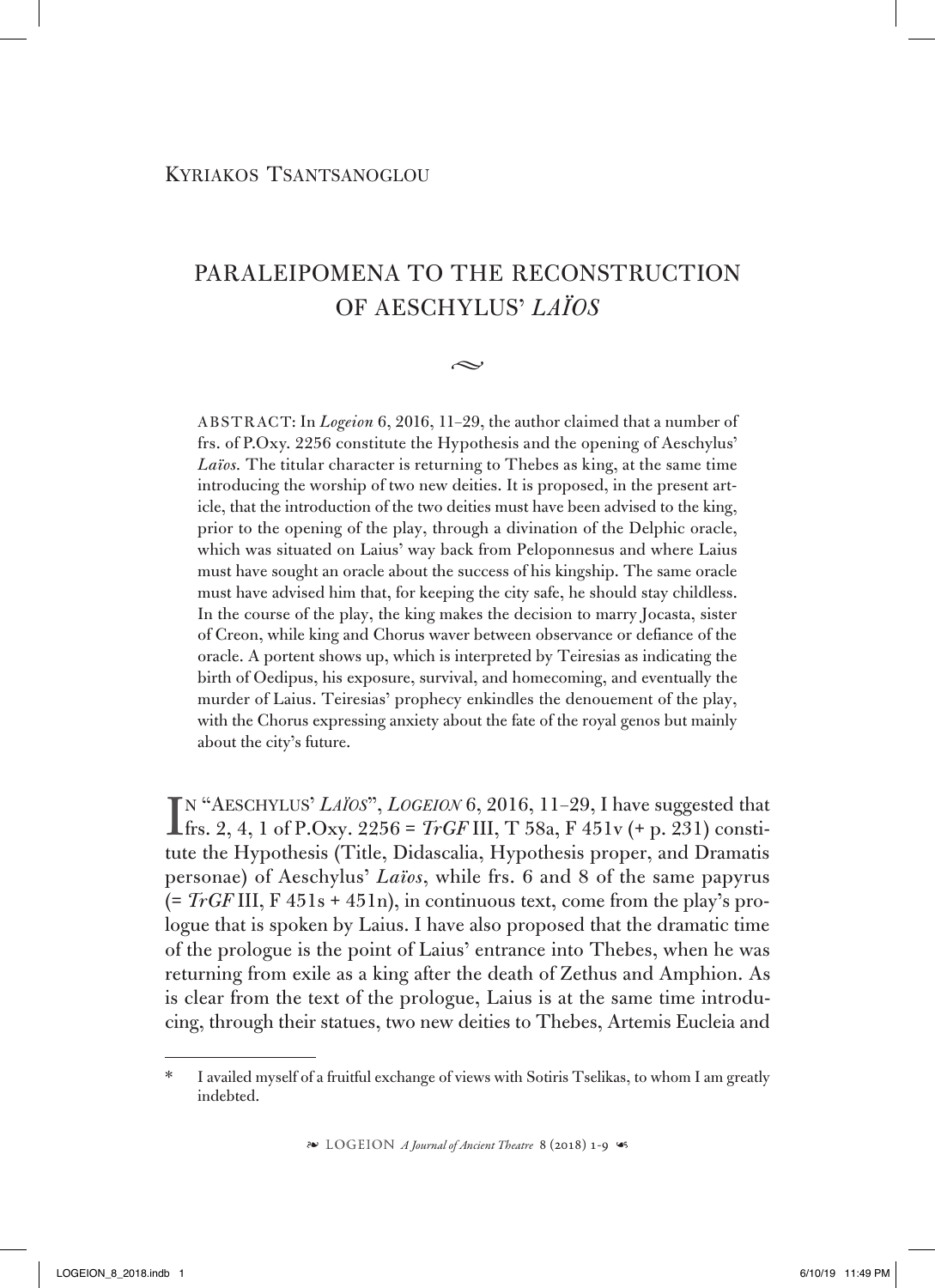Athena Zosteria, who, in Laius' words, will guarantee wealth, prosperity, and peace for the citizens. The statues of the goddesses must have been set up in reality in the agora at Thebes, as is attested by Sophocles *OT* 158–162 and Pausanias 9.17.1–3. Near the end of that article, I dedicated two paragraphs for proposing a very unsafe rudimentary reconstruction of the play. Second thoughts prompt me now to change and complement some of my initial proposals. To facilitate the reader, I quote the text of the Hypothesis and the verses of the play as they were restored in the *Logeion* article mentioned above, without the app. cr. and the papyrological assistance published there.

|    | $\overline{A}A\overline{I}O\overline{C}$ 1<br>$\overline{A}ICX\overline{Y}AO$ ] $\overline{Y}$                                                                                                                                                                          | $T$ 58b R. (P. Oxy. 2256 fr. 2)<br>$= DID C 4a Sn$ . |  |
|----|-------------------------------------------------------------------------------------------------------------------------------------------------------------------------------------------------------------------------------------------------------------------------|------------------------------------------------------|--|
| 5  | ἐπὶ ἄρχοντ(ος) Θεαγ]ενίδου Όλ[υ]μπιάδος [ο]η[΄ ἔτει] α[<br>ενίκα Αίσχύλ]ος Λαΐωι, Οίδ[ί]ποδι, "Επτ' επι Θήβαι'ς,<br>Σφιγγί σατύ(ροις).] δεύτερος 'Αριστίας ταῖς τοῦ πα-<br>τρ(δς) Πρατίνο] υ τραγωιδ[ί] αις. τρί[τ] ος [Πο]λυ-<br>φράσμων] Λυκουργε[ίαι] τ[ετρ]αλογίαι. |                                                      |  |
| 10 | ή μὲν] σκηνή τοῦ δρά-<br>ματο]ς υπόκειται έν<br>$\Theta$ ήβαις,] δ δὲ χο(ρὸς) συνέστη-<br>κεν έ]κ πολιτῶν γε-<br>ρόντω]ν. δ προλογί-                                                                                                                                    | 451v R. (P. Oxy. 2256 fr. 4)                         |  |
|    | $\zeta \omega \nu A \acute{a}$ [ioς.<br>τὰ π[ϱ]όσω[πα τοῦ δράματος<br>$A\acute{a}i\lceil o\varsigma$<br><i>(deficiunt non plus 6 vers.)</i>                                                                                                                             | p. 231 R. (P. Oxy. 2256 fr. 1)                       |  |
| 5  | $\left[\cdot\right[\cdot]\cdot\cdot$<br>ο νς ἄγω πόλει<br>έπ]ικλήτους βροτοΐς<br>μὲν ή πέλας                                                                                                                                                                            | 451s 6 R. (P. Oxy. 2256 fr. 6)<br>∵πεπραγμένη        |  |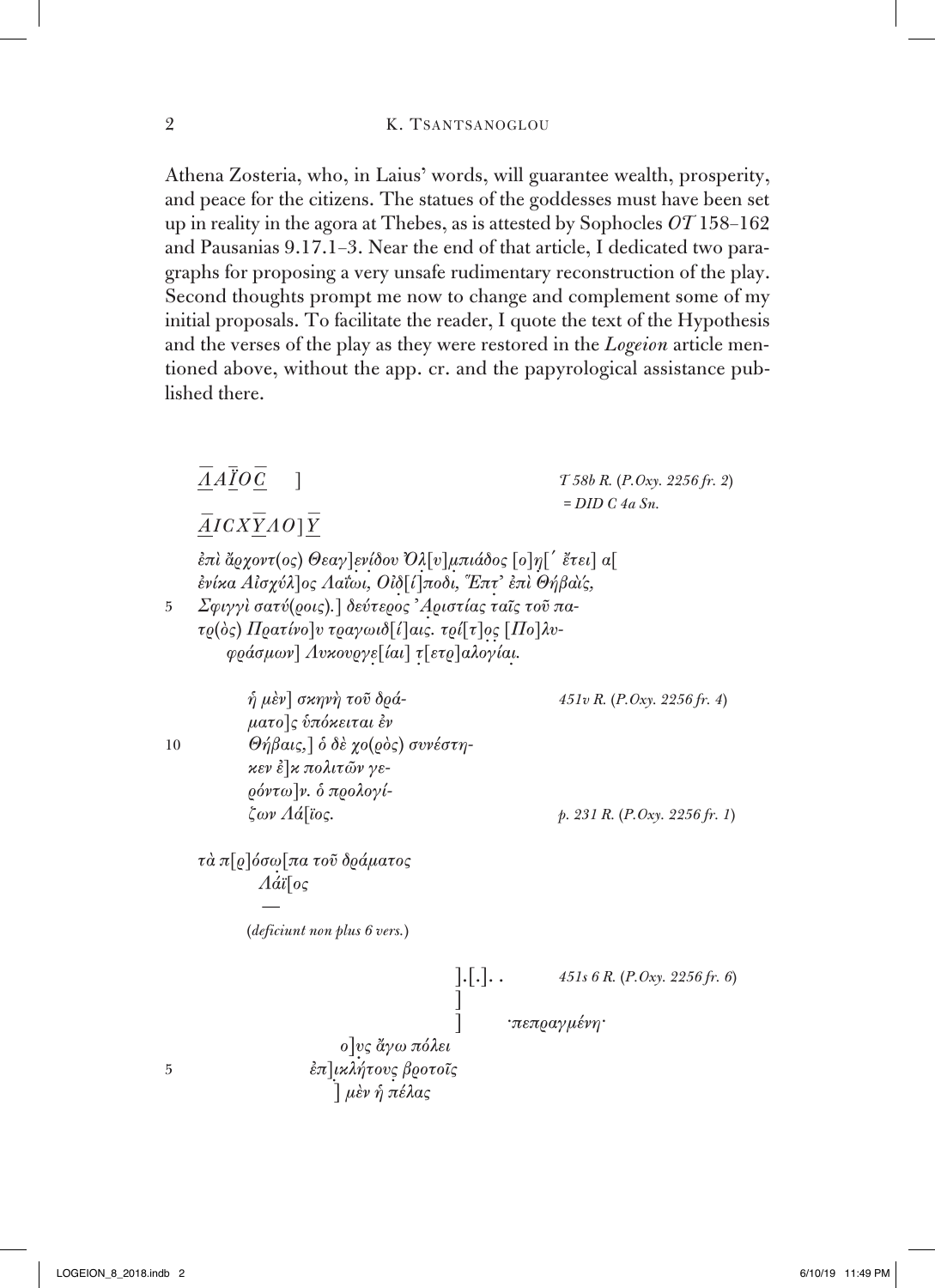|    | $\nu$ $\epsilon \mu \epsilon \tilde{\iota} \pi \acute{o} \lambda [\nu]$           |                                 |
|----|-----------------------------------------------------------------------------------|---------------------------------|
|    | π]έμπειν μέγα·                                                                    |                                 |
|    | έσ]τιν Εύκλείας θεοῦ·                                                             |                                 |
| 10 | $a$ ΰτη μὲν οὕτω · ] δῖα δ' ἤδε τιμία                                             |                                 |
|    | δαίμων πόλ]ε[ι]ς ζωννῦσα μὴ σπείρειν κακ[ά,                                       | $451nR$ , $(P. Oxy, 2256fr, 8)$ |
|    | άλλ' ήδον   ήν τά τ' έστιν είρήνη βροτοΐς.                                        |                                 |
|    | ταῦτ' οὖν ἐ]παινῶ τήνδε· τι[μ]ᾶι γὰρ πόλιν                                        |                                 |
|    | έν ήσύ[χοισ]ι πράγμασιν καθημένην·                                                |                                 |
| 15 | δόμων τ' ἀέξει κάλλος ἐκπαγλού[μ]ενον                                             | (5)                             |
|    | ά]μιλλαν ὥστε γειτόνων ὄλβωι κρατεῖν·                                             |                                 |
|    | οι] δ' αὖ φυτεύειν ήδ[ε] γῆς ἐπ' εμπολάς                                          |                                 |
|    | θυ]μωι λέληνται δαΐας πεπαυμέ[νοι                                                 |                                 |
|    | σάλ]πιγγος, ούδε φρουρί[οις] έξαι σίω[ς                                           |                                 |
| 20 | c. 5 $\lceil \pi \lceil \lfloor \ell \rceil \rfloor$ [ $\lceil \alpha \nu \rceil$ | (10)                            |
|    | $\alpha$ ά] τθαν' · εἰ δὲ [                                                       |                                 |
|    |                                                                                   |                                 |

What I failed to realize in the initial article was that a new cult could be instituted in antiquity almost exclusively through divine advice. Kings and other leaders only rarely decided to sanction a new worship without prior religious counsel. Whether in myth or in history, the typical adviser was an oracle, predominantly the Delphic oracle. Therefore, a prerequisite for the introduction of the two deities was a visit to an oracle prior to the new king's entrance into the city. And it is a good fortune, both in myth and in drama, that the Delphic oracle was right on the road of Laius' return from Peloponnesus to Thebes. The new king was, of course, ignorant of what the future held in store for him personally, so the advice he sought from Apollo must have concerned his impending kingship. People used to consult an oracle before starting an enterprise (*μαντεύεσθαι περὶ σωτηρίας*). So, Laius may have asked Apollo the typical question made in similar circumstances: *τίνι ἂν θεῶν θύων καὶ εὐχόμενος* shall I secure a successful leadership for my citizens, i.e., *σώσω πόλιν*?1 The oracle must have advised him to establish the cult to Artemis Eucleia and Athena Zosteria, adding them to the divinities already worshipped in Thebes. The whole group of divinities, together with those added by Laius, not only is listed in the parodos of *Septem* but

<sup>1.</sup> Cf., e.g., Xen. Anab. 3.1.6 *ἐλθὼν δ᾽ ὁ Ξενοφῶν* (sc. in Delphi) *ἐπήρετο τὸν Ἀπόλλω τίνι ἂν θεῶν θύων καὶ εὐχόμενος κάλλιστα καὶ ἄριστα ἔλθοι τὴν ὁδὸν ἣν ἐπινοεῖ καὶ καλῶς πράξας σωθείη*. Also, numerous similar examples in oracular tablets from Dodona: Σ. Δάκαρης, Ι. Βοκοτοπούλου, Α. Φ. Χριστίδης, *Τα χρηστήρια ελάσματα της Δωδώνης των ανασκαφών Δ. Ευαγγελίδη*, 2 volumes, ed. Σ. Τσέλικας, Athens 2013.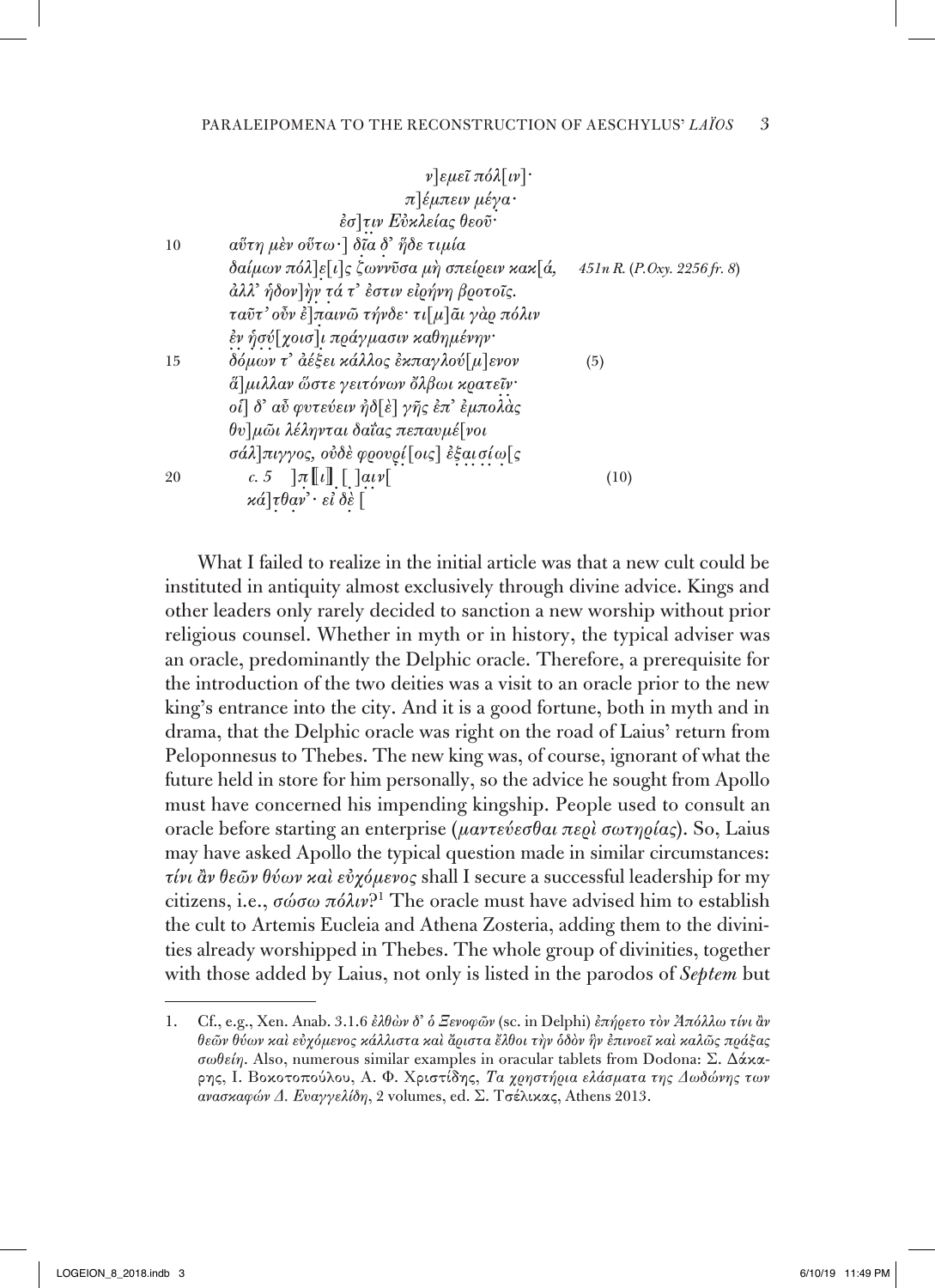was also represented on Aeschylus' stage by their statues (*Septem* 220 *ἅδε πανάγυρις*, 251 *ξυντέλεια*).

Formerly, there was a common agreement among scholars that *Laïos* should end with the death of the titular character. Despite the individual scenarios or the different arguments, this was actually proposed by the main literature on the point.<sup>2</sup> To quote only Timothy Gantz (p. 491): 'the drama probably began with Laios setting out from Thebes (for Delphi?) and ended with a messenger speech announcing his demise at a crossroads'.3 It can now be claimed that both Gantz's beginning and his end are disproved. The beginning is evident from the papyrus. Concerning the end, it would be impossible for Aeschylus to manage the dramatic time of a play which would begin with the entrance of a young unmarried character and would end with his murder many years later by his son who had in the meantime grown up to maturity.

Nonetheless, both the birth and exposure of Oedipus and the murder of Laius are mentioned in *Laïos*. The first mention appears in fr. 122 R. (*χυτρίζειν*): *Sch. V* Ar. *Vesp*. 289e (*ὃν ὅπως ἐγχυτριεῖς*) *ἀπὸ τῶν ἐκτιθεμένων παιδίων ἐν χύτραις· διὸ καὶ Σοφοκλῆς ἀποκτεῖναι* (*τὸ ἐκτιθέναι* Weil) *χυτρίζειν ἔλεγεν ἐν Πριάμῳ* (fr. 532) *καὶ Αἰσχύλος Λαΐῳ* (*Λάξω V*; corr. Dind.) *καὶ Φερεκράτης* \*\*; cf. Hsch. *χ* 851 Hansen - Cunningham *χυτρίζειν· ἐν χύτρᾳ <ἐκ>τιθέναι* (corr. Küster); *Sch*. *RVE* Ar. *Ran*. 1190 (*ἐξέθεσαν ἐν ὀστράκῳ* [sc. Oedipum; fort. ad Aesch. tragoediam *Laïos* spectat]) *ἐπεὶ ἐν χύτραις ἐξετίθεσαν τὰ παιδία· διὸ καὶ χυτρίζειν ἔλεγον*. It seems that the verb is used in Ar. *Vesp.* in the meaning 'to pot', i.e., to boil up in the pot, a metaphor from cooking, in the general sense 'have done with' (so MacDowell); the *Vespae* passage by no means could mean 'Make sure you expose him in a pot'. However, its initial use in Soph. *Priamos* and Aesch. *Laïos* has certainly to do with the manner of exposing unwanted children (Alexandros in Sophocles, Oedipus in Aeschylus). The second mention occurs in fr. 122a: *Et. Gen. A* Lass.-Livad. *α* 970 (*ἀπάργματα*) 9 *ἦν γάρ τι νόμιμον τοῖς* 

<sup>2.</sup> Carl Robert, *Oidipus: Geschichte eines poetischen Stoffs im griechischen Altertum,* 2 volumes, Berlin 1915 (spec. I 252–283); F. Stoessl, *Die Trilogie des Aischylos,* Baden bei Wien 1937; H. Lloyd-Jones, *The Justice of Zeus*, Berkeley and Los Angeles 1971 (²1983); A. J. Podlecki, "Recontructing an Aeschylean Trilogy", *BICS* 22 (1975) 1–19 (spec. 8–14); G. O. Hutchinson, *Aeschylus* Septem contra Thebas, Oxford 1985, Intr. xxiii f.; Timothy Gantz, *Early Greek Myth. A Guide to Literary and Artistic Sources*, Baltimore 1993.

<sup>3.</sup> See also pp. 27–28 of the *Logeion* article mentioned at the beginning of the present article. H. Lloyd-Jones, *The Justice of Zeus*, Berkeley and Los Angeles 1971 (²1983), has claimed that the subject of *Laïos* was the abduction and rape of Chrysippus and the boy's subsequent suicide, followed by the curse of Pelops.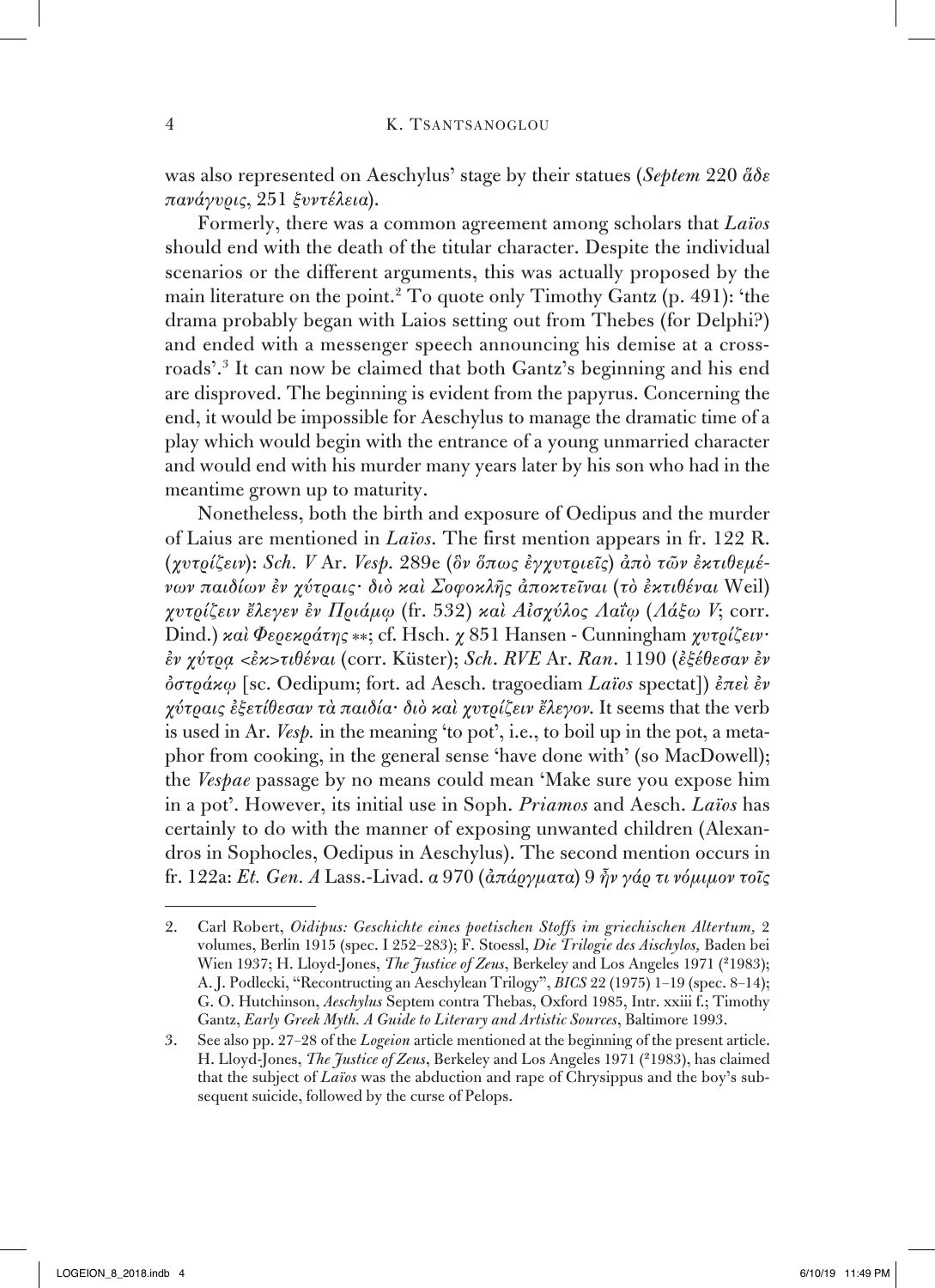*δολοφονήσασιν ἀφοσιῶσαι τὸν φόνον διὰ τοῦ <τοῦ> δολοφονηθέντος ἀκρωτηριασμοῦ.* … 16 *ὅτι δὲ καὶ ἐγεύοντο τοῦ αἵματος καὶ ἀπέπτυον, Αἰσχύλος ἐν ταῖς Περραιβίσιν* (fr. 186a) *ἱστορεῖ καὶ ἐν τῷ Λαΐῳ* (fr. 122a); *πρὸς λέβισιν A*, corr. Reitzenstein | *περὶ Λαΐῳ Α*, *περὶ* del. Reitzenstein. Hutchinson, p. xix, doubts Reitzenstein's conjecture on the grounds that the described purification custom "is associated with premeditated murder, not with such homicide as Oedipus perpetrated". However, in the context of myth and drama, is there any difference between premeditated murder and murder predetermined by the god? As for the intrusion of *περί*, it is very likely that it passed before *Λαΐῳ* from a *super lineam* emendation of the manuscript's *πρὸς* (*λέβισιν*) into *Περ*(*ραιβίσιν*). Fr. 354 R. from Plut. *De Is. et Os.* 20.358 e, *ἀποπτύσαι δεῖ καὶ καθήρασθαι στόμα*, though in a different meaning, reveals the verse whether of *Perrhaebides* or *Laïos*.

The two mentions consolidated the view that when *Laïos* began, Oedipus must have already been born. However, how can the papyrus evidence be reconciled with these confusing mentions of Oedipus? The stratagem used in tragedy for bridging the gap between present action and future events is, of course, divination, whether oracular responses from official oracles like Delphi or prophecies from private prophets like Teiresias or both. Apollo's oracular response has clearly preceded the opening of the play. However, apart from advising Laius to introduce two new cults, the oracle must have also stated that the king would keep the city safe if he stayed childless till his death. This second portion of the oracle, which is obviously the one closely linked with the tragic aspect of the story, is referred to in *Septem* 748–49 by the words *θνάισκοντα γέννας ἄτερ σώιζειν πόλιν*.

The oracle is preceded in the *Septem* by the statement *Ἀπόλλωνος … τρὶς εἰπόντος*, which some interpret as implying three separate warnings, whether in the same visit or in three successive visits to Delphi. The repetition would convey either the god's forbearance and fatherly interest ('the god advised him again and again'; Sch. ad loc. *τὸ φιλάνθρωπον τοῦ θεοῦ ἐμφαίνεται διὰ τοῦ* <*τρίς*>), or Laius' growing impatience. I believe that things are simpler. The visit to Delphi can well be the single one made before Laius' first entrance as a king into Thebes and dramatically posited before the prologue of the play. However, the oracle must have had a triple structure, as was possibly the case with formal oracles given to officeholders such as kings and archons. It seems that the triple repetition conferred solemnity and irrevocability. See the Delphic oracle given to Mnesiepes about the founding of the Archilochus temenos in Paros (Paros, 3rd c. bc, *SEG* 15. 517, A, col. II, 1–15). We notice there a triple repetition of the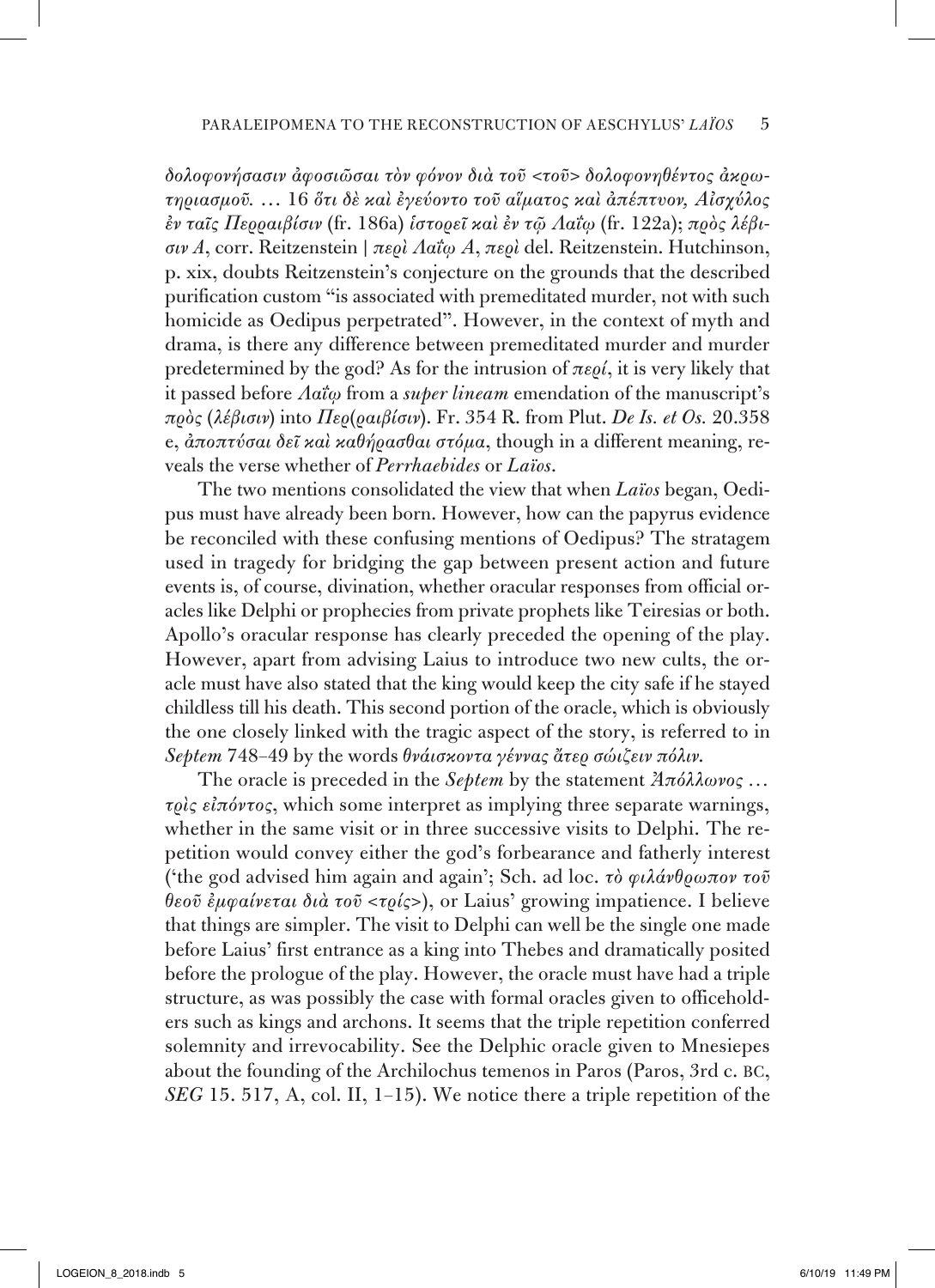phrase *Μνησιέπει ὁ θεὸς ἔχρησε λῶιον καὶ ἄμεινον εἶμεν* (lines 1, 8, 14), each time followed by Apollo's advices: (a) *Μνησιέπει ὁ θεὸς ἔχρησε λῶιον καὶ ἄμεινον εἶμεν ἐν τῶι τεμένει, ὃ κατασκευάζει, ἱδρυσαμένωι βωμὸν καὶ θύοντι ἐπὶ τούτου Μούσαις καὶ Ἀπόλλωνι Μουσαγέται καὶ Μνημοσύνηι· θύειν δὲ καὶ καλλιερεῖν Διὶ Ὑπερδεξίωι, Ἀθάναι Ὑπερδεξίαι, Ποσειδῶνι Ἀσφαλείωι, Ἡρακλεῖ, Ἀρτέμιδι Εὐκλείαι. Πυθῶδε τῶι Ἀπόλλωνι σωτήρια πέμπειν.* (b) *Μνησιέπει ὁ θεὸς ἔχρησε λῶιον καὶ ἄμεινον εἶμεν ἐν τῶι τεμένει, ὃ κατασκευάζει, ἱδρυσαμένωι βωμὸν καὶ θύοντι ἐπὶ τούτου Διονύσωι καὶ Νύμφαις καὶ Ὥραις· θύειν δὲ καὶ καλλιερεῖν Ἀπόλλωνι Προστατηρίωι, Ποσειδῶνι Ἀσφαλείωι, Ἡρακλεῖ. Πυθῶδε τῶι Ἀπόλλωνι σωτήρια πέμπειν.* (c) *Μνησιέπει ὁ θεὸς ἔχρησε λῶιον καὶ ἄμεινον εἶμεν τιμῶντι Ἀρχίλοχον τὸμ ποιητὰν καθ᾽ ἃ ἐπινοεῖ.* Note that all the Olympian gods are supplied with a distinctive epithet. Interesting is the inclusion of Artemis Eucleia. Though numerous oracles are found in inscriptions, most of them occur in reported speech, since the officials responsible for setting up the inscription were interested in the oracle's essence but not in its wording, so that the possible original triple structure is lost. However, a similar triple oracle, also concerning the introduction of worships and sacrifices, survived in an inscription, unfortunately in desperate condition, in a Scythia Minor Greek colony (Kallatis, 2nd c. bc, *IScM* III 48 B): (a) ends in line a 3, (b) a 4–b 7, (c) b 8–11, each item being preceded by *ὑπὲρ* + genitive of the sector the introduced gods were supposed to protect (e.g., b 8 *ὑπὲρ τᾶς λε*[*ιτουργίας πρὸς τοὺς θεούς* (?)) and ending in *Ἀπόλλωνι σωτήρια πέμπειν*. A fourth item (b 12) may be a recapitulatory [*ὑ*]*πὲρ τῶ*[*νδε* (?). A second contemporary Kallatis inscription (*IScM* III 49) preserves also the same oracle, possibly in triple structure, but its end is truncated.

Naturally, the triple structure is not mentioned by Aeschylus in *Septem* for enriching the oracle with a historical detail. It is stressed for denouncing Laius, who in spite of the triple repetition was careless about the warning, and acted against the god's will. Of course, it is a different thing if, in parallel, the *τρίς* repetition is poetically exploited by Aeschylus for highlighting the third generation which will experience the fulfillment of the oracle, as if each item of the oracle stood for one of the generations.

A first remark about the wording of the oracle (*θνάισκοντα γέννας ἄτερ σώιζειν πόλιν*) is that it is absolutely clear, just as the first portion about the new cults must have also been. As Tucker *ad loc*. remarks, without knowing, of course, the first portion of the oracle, Apollo "is not the Loxias, the Riddler, in this instance". Yet, the two fragments of *Laïos* cited above patently exhibit the characteristics of riddling oracular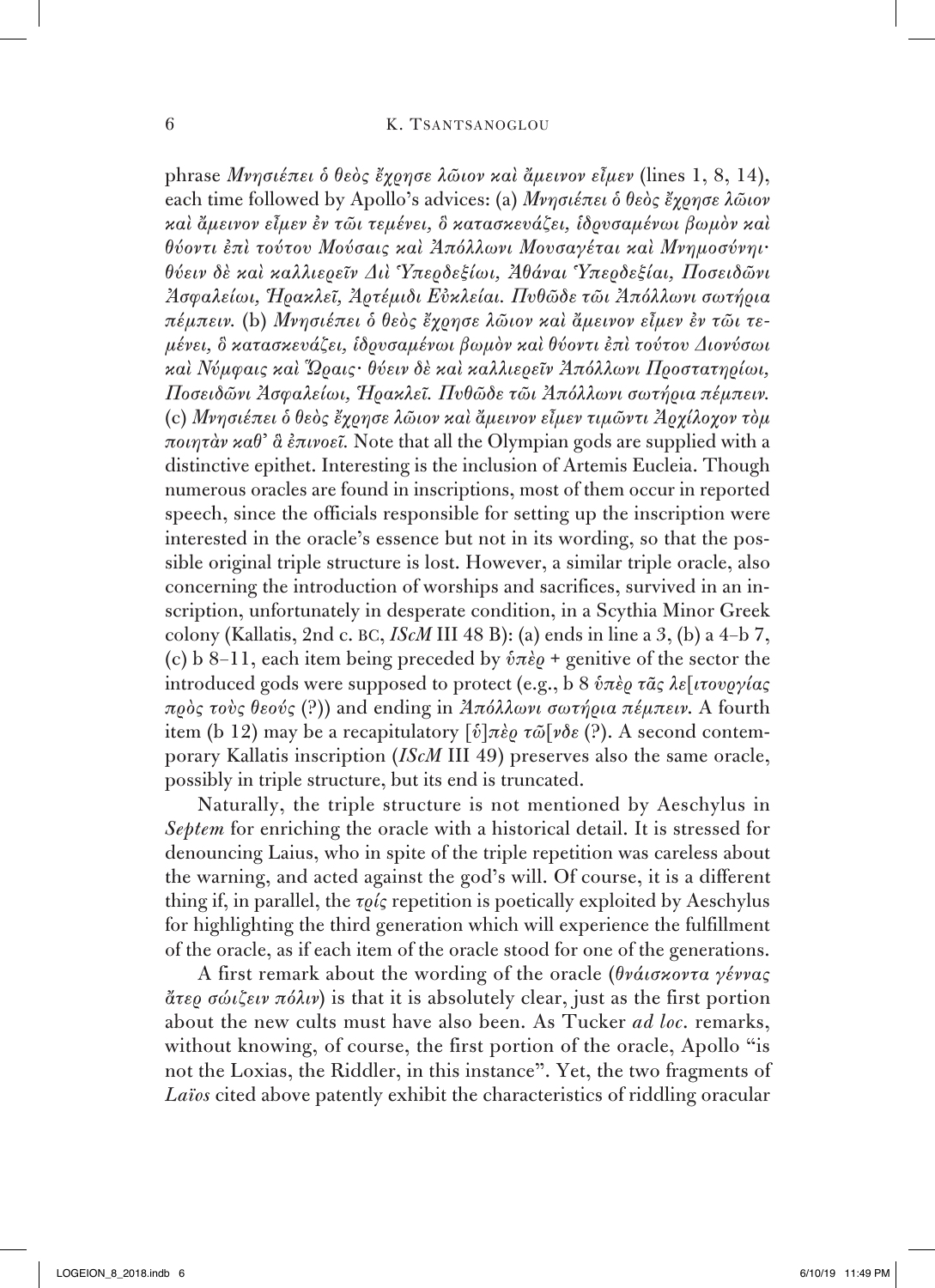language: abstruse words (*χυτρίζειν for ἐκτιθέναι or ἐκτιθέναι ἐν ὀστράκῳ*, i.e., killing an unwanted baby by exposing it inside a pot in the wilderness), arcane expressions (*ἀποπτύσαι καὶ καθήρασθαι στόμα for ἀφοσιῶσαι τὸν φόνον*), obscure but not incomprehensible. As Gilbert Murray notes in another case: *obscuritas sermonis prophetam decet.* <sup>4</sup> Then, it is very likely that these fragments were not included in the original oracle, but in a subsequent prophecy, possibly by Teiresias.<sup>5</sup>

Laius' prologue started with a mention of the visit to Delphi, but the oracle itself must not have been directly reported. Following the optimistic prologue and the promising expectations, it is expected that the elders of the chorus, in the first stasimon, should share the king's good hopes. Possibly, right after that, the king reports the second part of the oracle. However, this second part must have raised questions both to the king himself and the elders, since they would be unable to comprehend how a successful king could preserve the city safe, if he was supposed to cut off the line of the dynasty and thus exterminate the very kingship he was initiating. It is worth noticing that, unlike Eur. *Phoen*. 18–20 (*μὴ σπεῖρε τέκνων ἄλοκα δαιμόνων βίαι·* | *εἰ γὰρ τεκνώσεις παῖδ᾽, ἀποκτενεῖ σ᾽ ὁ φύς,* | *καὶ πᾶς σὸς οἶκος βήσεται δι᾽ αἵματος*) and the fake oracles that accompany the hypotheses of Soph. *OT* and Eur. *Phoen*., the oracle, as is quoted in the *Septem* does not mention a murder of Laius by his own son.

Then, how could the play close, if we are to expect a length of the dramatic time commensurate with both Aristotle's descriptions and our observation, at the end of which a *περιπέτεια* also in Aristotle's sense would come up, a new unexpected event, that is, that would reverse the course of the play? After excluding the possibility that the play ends with Laius' murder, the only reversal I can imagine consists in the substantial change of the atmosphere, as it would be reflected in the choral parts, where the initial euphoria would now turn to concerns and anxiety about the future of the royal family. But what could that unexpected event be? Already Carl Robert, p. 278, had noticed that the story narrated in Hyginus *fab*. 67, <*Laio*> *in prodigiis ostendebatur mortem ei adesse de nati manu*, which is included like foreign body among Sophoclean and Euripidean stuff in the mythographer, could well pass for Aeschylean. However, unaware of the papyrus, Robert connected the portents and their prophetic interpretation

<sup>4.</sup> App. cr. on *PV* v. 860, in his Aeschylus edition.

<sup>5.</sup> For Aeschylus' utilization of oracular language see my "Oracles and Etymologies or When Aeschylus Goes to Extremes", *Trends in Classics* 5 (2013) 49–73.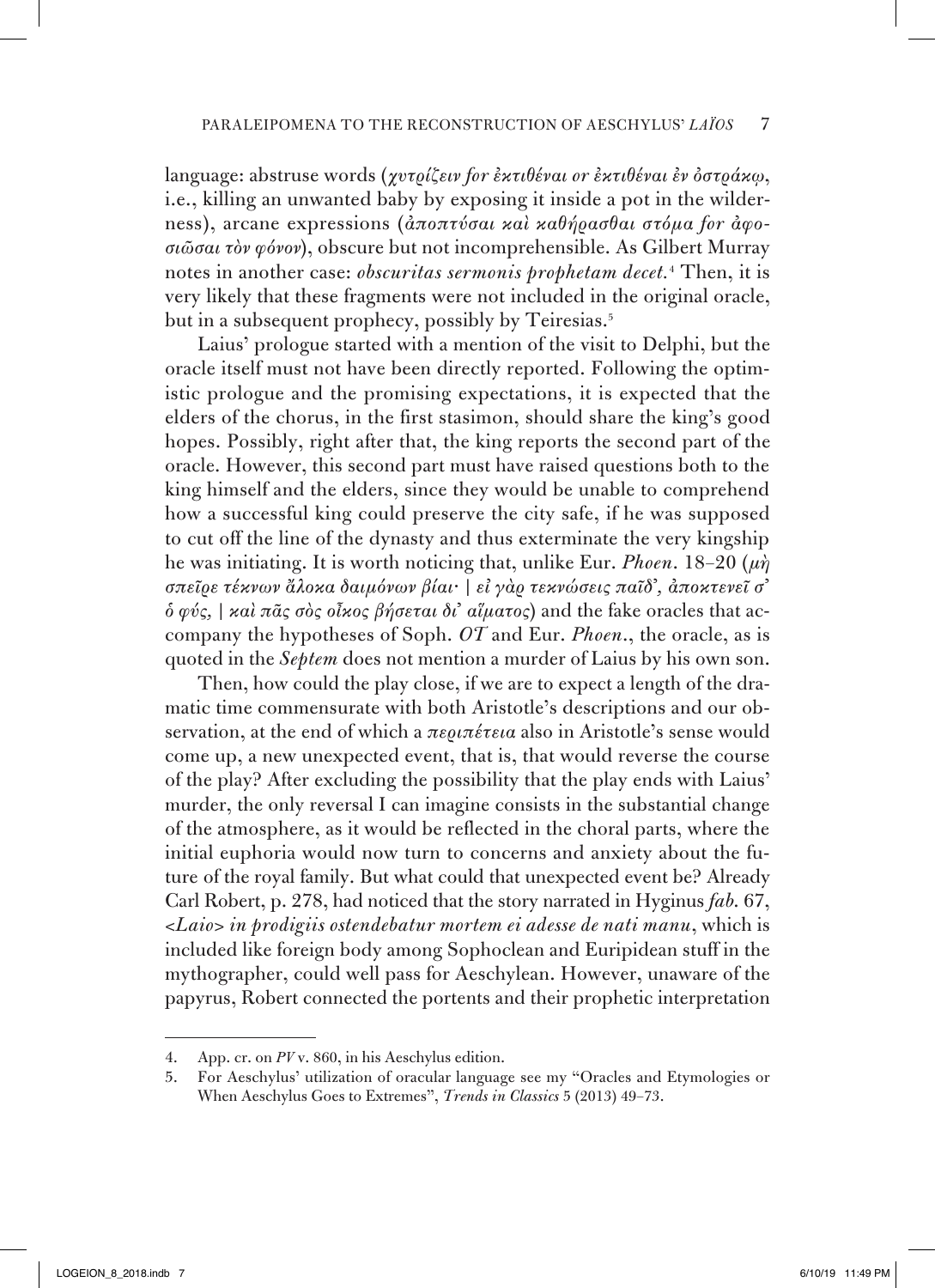with Laius' last hours. The king rushed to Cithaeron to check whether the exposure in a pot had been accomplished or not (but wasn't it too late after so many years?), and on the way came across Oedipus. In any case, the new evidence demonstrates that the portents must have shown up right after the king's initial entrance into Thebes and his first concerns about the meaning of Apollon's oracle.

In the *Septem*, it is clear that the prime issue of the play is the dilemma between city and genos, and there can be no doubt that the same issue would be prominent also in the second play of the trilogy, *Oidipous*. In the opening of the first play of the Theban trilogy, the genos does not exist yet, since Laius is unmarried. But the question of his marriage with Jocasta, the sister of Creon, the leading Theban magistrate, must have been raised early in the play. Laius must remain puzzling over the interpretation of the Delphic oracle and concerned about obedience to it or not. He did not have many options. He could either abide by the will of the god and thus stay unmarried or marry and stay childless or violate the oracle altogether. The trilemma must have been discussed between the king and the Chorus, but the schema of the conflict would be completed if there existed a character who would support defying Apollo's advice on the part of Laius. This character can only be Creon, brother of Jocasta and mediator for her marriage to the king.

The elders of the Chorus have already experienced at least one reign, that of the brothers Zethos and Amphion, which had a tragic end with the harsh punishment by Apollo and Artemis of their whole families. However, I believe that the elders would be rather concerned with the repercussions a possible disobedience of the king to the oracle would have for the entire Theban population. Such a process would already constitute a political issue. A temporary resolution may have been reached: that of marrying Jocasta but avoiding begetting children. It must be then that a Messenger brought news about the omen, which in turn called for its interpretation by Teiresias. Whether the plural *in prodigiis* and the imperfect *ostendebatur* of Hyginus imply that repeated alarming portents had been observed, one cannot say. Also, the nature of the omen or the omens is unknown. One is reminded of the portent of the eagles and the pregnant hare in the parodos of the *Agamemnon* (108 ff.) or the one of the eagle and the hawk in Atossa's speech in the *Persai* (201 ff.), which were interpreted, the first by Calchas, the *κεδνὸς στρατόμαντις* of the Trojan war, the second by the leader of the Chorus elders serving as *θυμόμαντις*. If I am referring only to portents with birds of prey, it is because